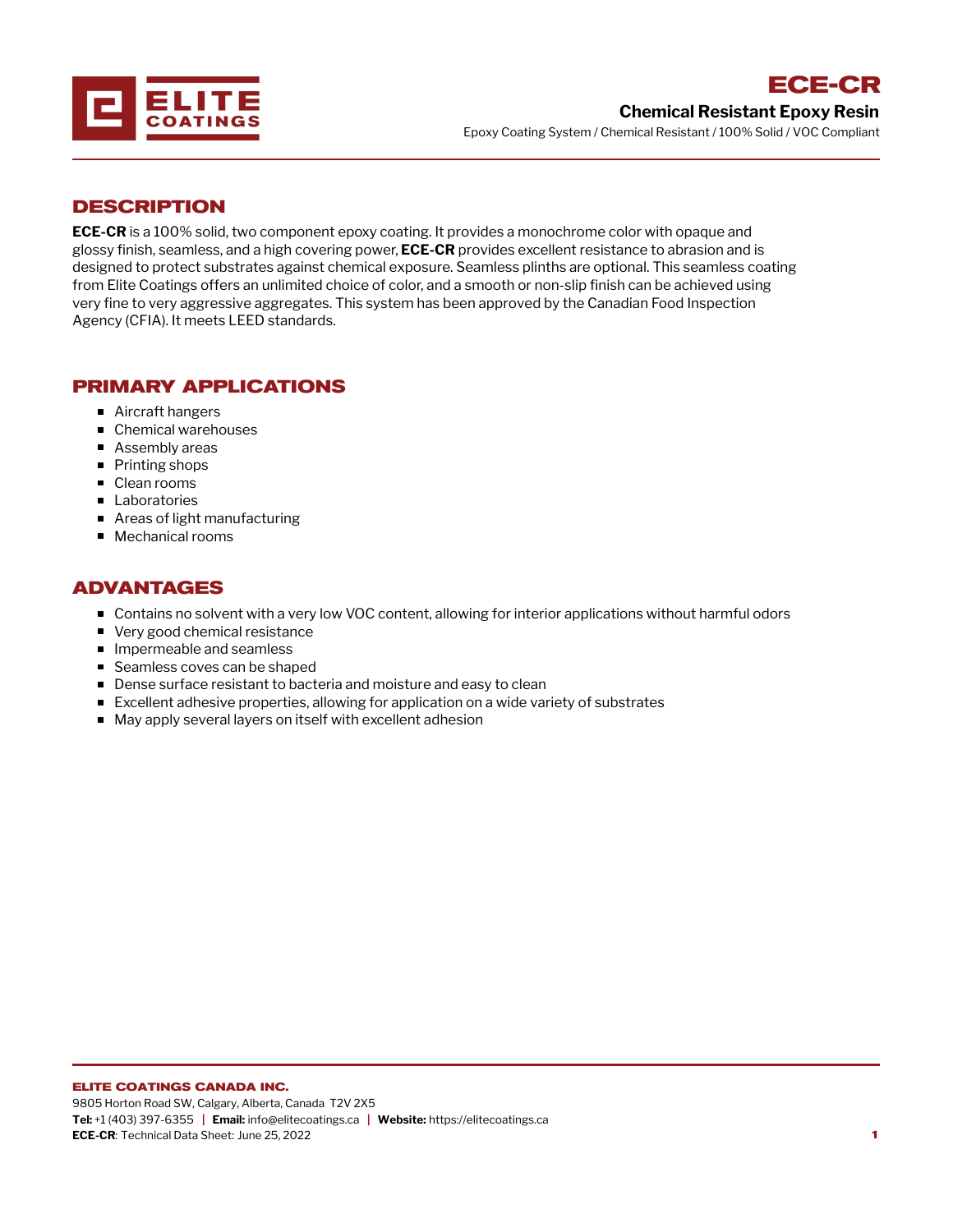

**ECE-CR**

Epoxy Coating System / Chemical Resistant / 100% Solid / VOC Compliant

## **TECHNICAL DATA**

| Packaging litres / gal us                                                                                                                                                |                                      |                               | <b>Color</b>                                                                                                                                                            |                |                          |  |  |  |
|--------------------------------------------------------------------------------------------------------------------------------------------------------------------------|--------------------------------------|-------------------------------|-------------------------------------------------------------------------------------------------------------------------------------------------------------------------|----------------|--------------------------|--|--|--|
| 11.341/3                                                                                                                                                                 | 15.91/4.2                            | 56.71/15                      | Part A                                                                                                                                                                  | Part B         | Mixture                  |  |  |  |
| <b>Recommended Thickness</b>                                                                                                                                             |                                      |                               | <b>Upon Request</b>                                                                                                                                                     | Clear - Amber  | Same as Part A           |  |  |  |
| Primer: ECE-CR<br>8 mils / 200 ft <sup>2</sup> us gal                                                                                                                    |                                      |                               | <b>Shelf Life</b>                                                                                                                                                       |                |                          |  |  |  |
| Finish Coat: ECE-CR                                                                                                                                                      | 16 mils / 100 ft <sup>2</sup> us gal |                               |                                                                                                                                                                         |                |                          |  |  |  |
| <b>Mix Ratio by volume</b>                                                                                                                                               |                                      |                               | 12 months in original unopened factory sealed containers. Keep<br>away from extreme cold, heat, or moisture. Keep out of direct<br>sunlight and away from fire hazards. |                |                          |  |  |  |
| $A:B = 2:1$                                                                                                                                                              |                                      |                               |                                                                                                                                                                         |                |                          |  |  |  |
| *Please note that the indicated mileage is calculated for flat surfaces. A porous or imperfect surface will require more material in<br>order to cover the same mileage. |                                      |                               |                                                                                                                                                                         |                |                          |  |  |  |
| ECE-CR complies with the following LEED requirements<br>IEQ Credit 4.2: Low emitting materials; Paints and coating<br>SCAQMD Method 304-91<br>VOC content < $110 g/L$    |                                      |                               |                                                                                                                                                                         |                |                          |  |  |  |
| Pot life (150g)                                                                                                                                                          | VOC (g/litre)                        |                               | <b>Density (kg/litre)</b>                                                                                                                                               |                |                          |  |  |  |
| $25 - 30$ minutes $25^{\circ}$ C                                                                                                                                         | 20.84                                |                               | Part A                                                                                                                                                                  | Part B         | <b>Mixture</b>           |  |  |  |
| Solids by weight %                                                                                                                                                       |                                      | <b>Recommended Thinner</b>    | Clear: 1.11-1.13                                                                                                                                                        | $0.95 - 0.97$  | $\overline{\phantom{0}}$ |  |  |  |
| 100%                                                                                                                                                                     | xylene                               |                               | Colored: 1.11-1.15                                                                                                                                                      | $0.95 - 0.97$  | $\overline{a}$           |  |  |  |
| <b>Substrate Temperature</b>                                                                                                                                             |                                      |                               |                                                                                                                                                                         |                |                          |  |  |  |
|                                                                                                                                                                          |                                      |                               | $10^{\circ}$ C                                                                                                                                                          | $20^{\circ}$ C | $30^{\circ}$ C           |  |  |  |
| Waiting Time / Overcoatability (min / max)                                                                                                                               |                                      |                               | 16/48                                                                                                                                                                   | 8/24           | 6/24                     |  |  |  |
|                                                                                                                                                                          | <b>Foot traffic</b>                  |                               | 30 hours                                                                                                                                                                | 24 hours       | 16 hours                 |  |  |  |
| <b>Curing Details</b>                                                                                                                                                    | Light traffic                        |                               | 5 days                                                                                                                                                                  | 3 days         | 2 days                   |  |  |  |
|                                                                                                                                                                          | resistance                           | <b>Full cure and chemical</b> | 10 days                                                                                                                                                                 | 7 days         | 5 days                   |  |  |  |

*ambient conditions, especially changes in temperature and relative humidity.*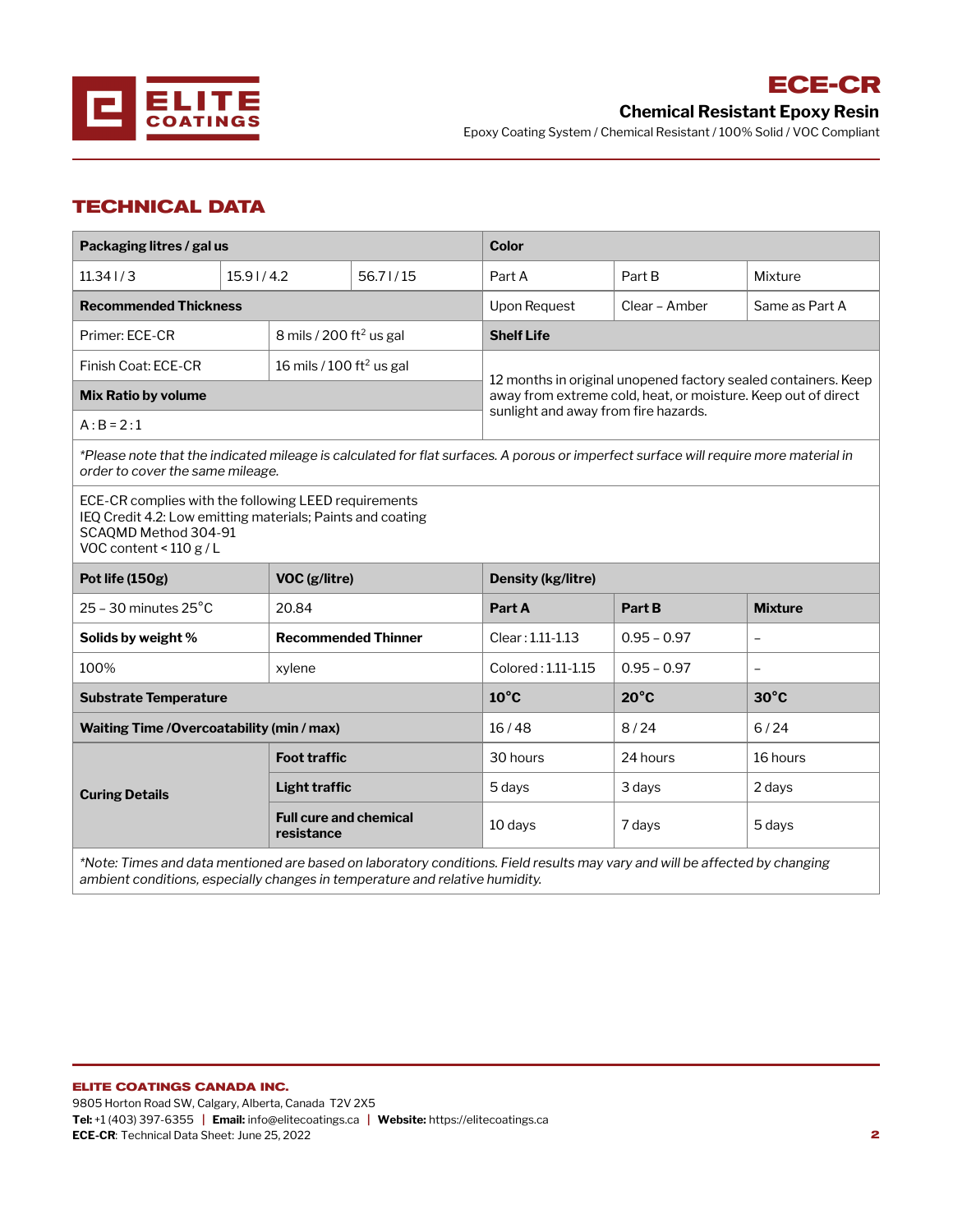

## **PROPERTIES @ 23°C (73°F) 50% R.H.**

| <b>Bond Resistance (psi) ASTM D4541</b>                               | Permeability (%) ASTM D570          |           |           |                |  |  |
|-----------------------------------------------------------------------|-------------------------------------|-----------|-----------|----------------|--|--|
| 268 (substrate ruptures)                                              | 0.3                                 |           |           |                |  |  |
| Hardness (Shore D) ASTM D2240                                         | Tensile Strength (psi) ASTM D638    |           |           |                |  |  |
| 85-90                                                                 | 5500                                |           |           |                |  |  |
| <b>Compressive Strength ASTM D695</b>                                 | Elongation (%) ASTM D638            |           |           |                |  |  |
| 6800                                                                  | 6.7                                 |           |           |                |  |  |
| <b>Abrasion Resistance, ASTM D4060</b><br>$(CS17/1000$ cycles/1000 g) | Viscosity @<br>$25^{\circ}$ C (cps) | Part A    | Part B    | <b>Mixture</b> |  |  |
| $0.10$ gram                                                           | clear                               | 1200-1400 | 1300-1400 | 1400-1500      |  |  |
|                                                                       | colors                              | 1400-1600 | 1300-1400 | 1600-1700      |  |  |

### **SURFACE PREPERATION**

The surface to be coated must be well primed. Remove dust, laitance, grease, oils, dirt, impregnating agents, waxes, foreign matter, any previous coatings, and disintegrated substances by mechanical means such as shot-blasting (BLASTRAC) or any other approved method to obtain an ICRI-CSP 3-4 profile. The compressive strength of the concrete must be at least 25 MPa (3625 lbs/in<sup>2</sup>) after 28 days and the tensile strength at least 1.5 MPa (218 lbs/in<sup>2</sup>).

### **MIXING**

The products must be conditioned at a temperature between  $18^{\circ}$ C (65 $^{\circ}$ F) and 30 $^{\circ}$ C (86 $^{\circ}$ F).

### **Pre-mixed color or clear (A)**

Mix the resin part (A) perfectly before pouring the hardener (part B) according to the indicated mixing ratio. Depending on product amount and size of mixing equipment, mix for 1 to 3 minutes at low speed (300 to 450 rpm). During mixing, scrape the walls and bottom of the container at least once with a trowel to obtain a homogeneous mixture. As the pot life is limited, prepare amount of desired product as required in order to avoid any loss.

### **Part (A) when adding color pod**

Incorporate a full colored container into the clear part (A), and then thoroughly mix until the color is uniform (one colored container pod per part A gallon) before pouring in the hardener (part B) according to the indicated mixing ratio. Depending on product amount and size of mixing equipment, mix for 1 to 3 minutes at low speed (300 to 450 rpm). During mixing, scrape the walls and bottom of the [container](mailto:info@elitecoatings.ca) at least once with a [trowel](https://elitecoatings.ca) to obtain a homogeneous mixture. As the pot life is limited, prepare amount of desired product as required in order to avoid any loss.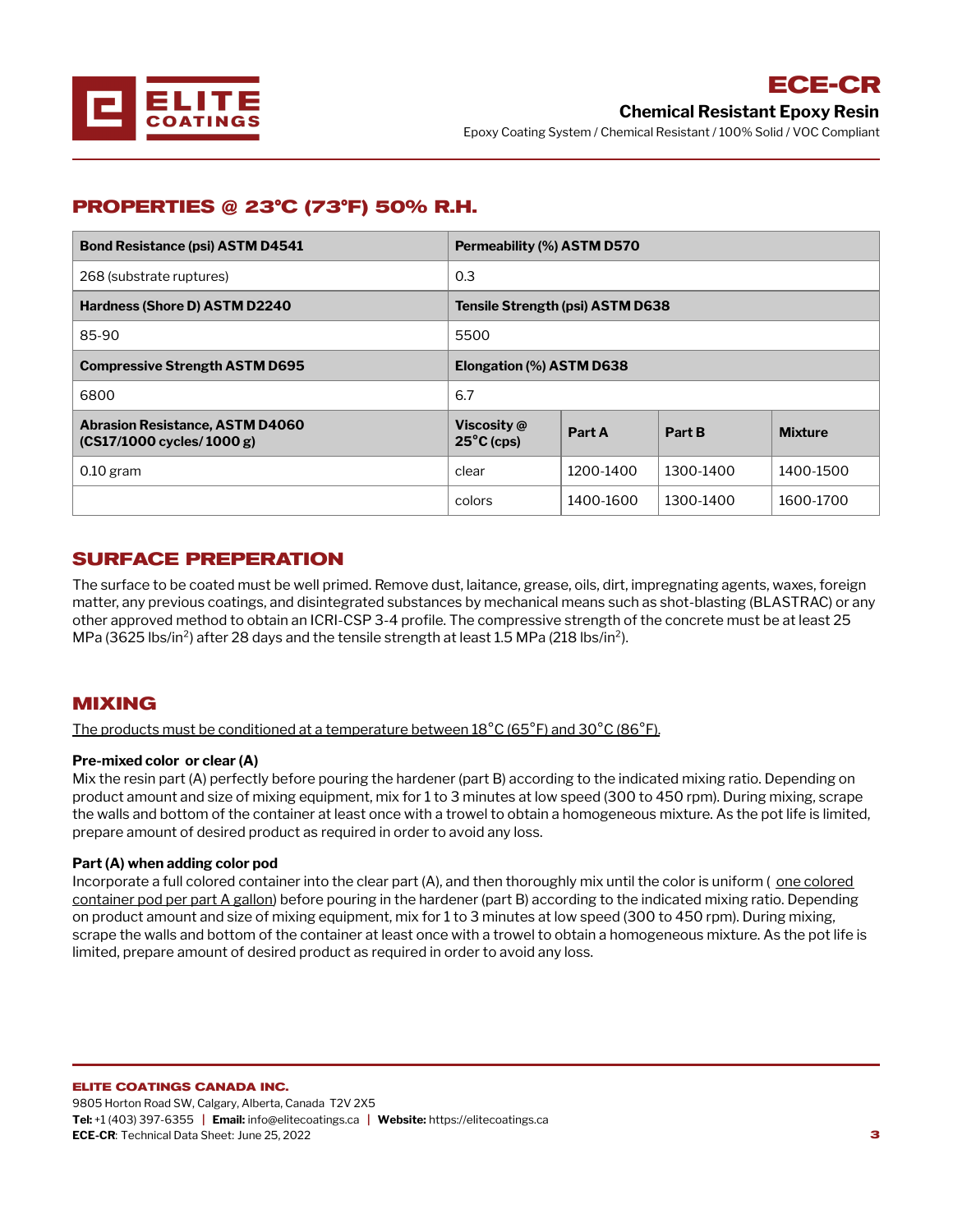

### **APPLICATION**

### **APPLICATION: 1st coat of ECE-CR**

Apply the coating using a rubber squeegee and pass a roller to obtain a uniform coating.

#### **APPLICATION: 2nd coat of ECE-CR**

Apply the finish coat using a rubber squeegee and pass a roller to obtain a uniform coating.

### **CLEANING**

Clean all application equipment with your preferred cleaner. Once the product has hardened, it can only be removed by mechanical means. In case of skin contact, wash thoroughly with warm soapy water.

### **RESTRICTIONS**

- Do not apply at temperatures below  $10^{\circ}$ C / 50 $^{\circ}$ F or above 30 $^{\circ}$ C / 86 $^{\circ}$ F
- The relative humidity of the surrounding work environment during the application of the coating and throughout the curing process should not exceed 85%
- Substrate temperature must be  $3^{\circ}$ C (5.5°F) above dew point measured
- Humidity content of substrate must be <4% when coating is applied
- **Do not apply on porous surfaces where a transfer of humidity may occur during the application**
- **The application of this coating on an interior or exterior substrate without a moisture barrier is at risk of detachment** (by hydrostatic pressure)
- Protect the coating from all sources of moisture for a period of 48 hours
- Surface may discolor in areas exposed to regular ultraviolet light

## **HEALTH & SAFETY**

In case of skin contact, wash with water and soap. In case of eye contact, immediately rinse with water for at least 15 minutes. Consult with a doctor. For respiratory problems, transport victim to fresh air. Remove contaminated clothes and clean before reuse. Components A and B contain toxic ingredients. Prolonged contact of this product with the skin is susceptible to provoke an irritation. Avoid eye contact. Contact with may cause serious burns. Avoid breathing vapors release from this product. This product is a strong sensitizer. Wear safety glasses and chemical resistant gloves. A breathing apparatus filtering organic vapors approved by the NIOSH/MSHA is recommended. Predict suitable ventilation. Consult the material safety data sheet for further information.

#### **ELITE COATINGS CANADA INC.**

9805 Horton Road SW, Calgary, Alberta, Canada T2V 2X5 **Tel:** +1 (403) 397-6355 **| Email:** info@elitecoatings.ca **| Website:** https://elitecoatings.ca **ECE-CR**: Technical Data Sheet: June 25, 2022 **4**